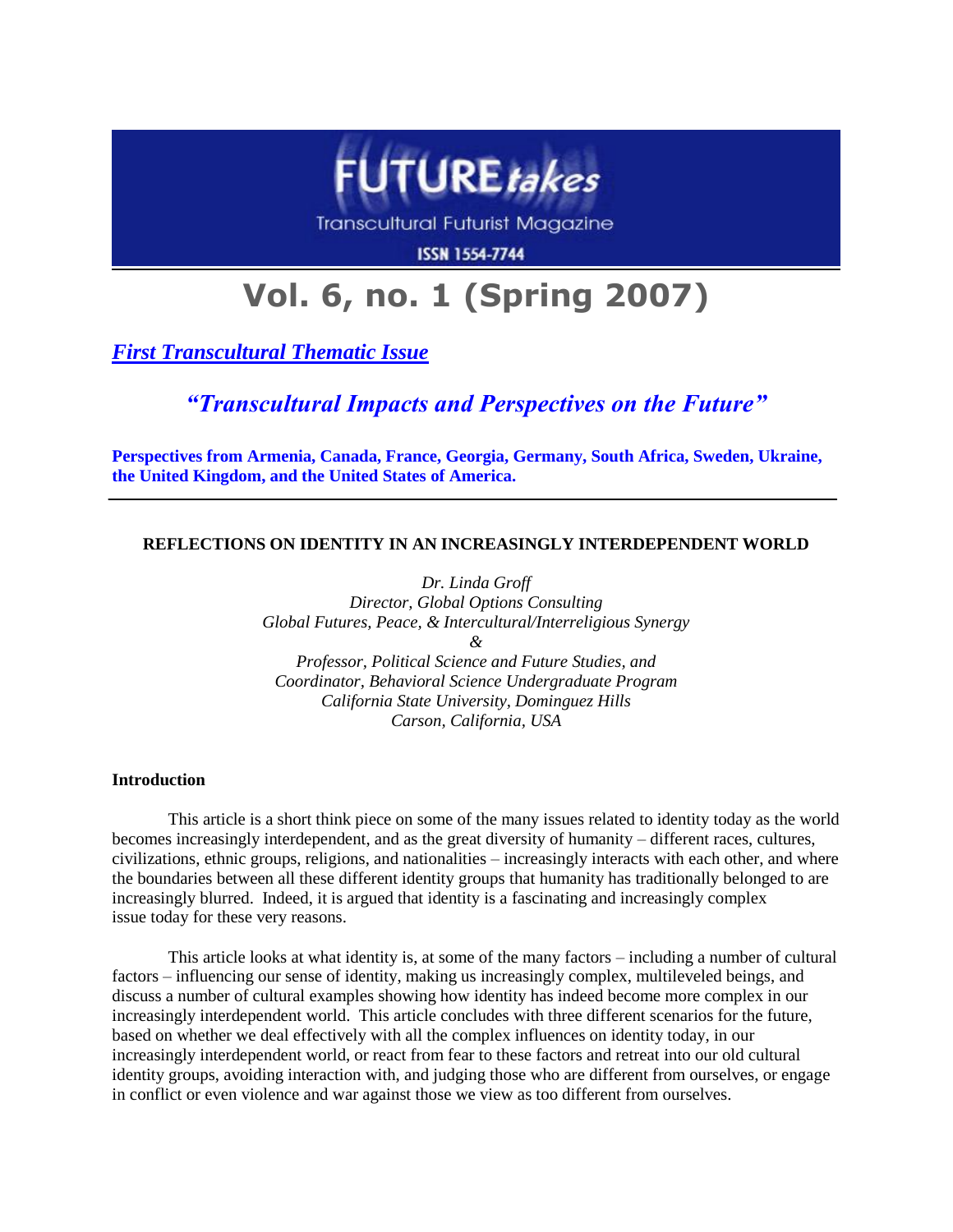# **What Is Identity?**

First, what is identity? Identity deals with who we think we are, and what gives meaning to our lives, as well as how other people see us. There are thus both external and internal aspects of identity. External influences on identity include when people impose an identity on us by our looks, i.e., our skin color, sex, languages spoken, dress, or other apparent looks (which can be deceptive), or when we are socialized into a particular culture, race, ethnic group, religion, or nationality, often over many years, from whom we learn aspects of our identity (including beliefs, values, lifestyles, even histories, and a sense of belonging to one or more groups). We also develop an internal sense of identity re: who we think we are, what groups we identify with, and what values are important to us and that motivate our behavior – though often more invisible to others.

#### **Broader Evolutionary Layers Influencing Identity**

In earlier writing, this author has argued that there are different stages in the unfolding drama of evolution in our universe, and that all these different aspects of evolution (physical, biological, cultural, technological, and consciousness) all work through us as human beings, making us complex, multileveled beings (Groff, 2005a), with all these layers also impacting our identities in varying ways and degrees, as follows. Our bodies are made up of the atoms and "starstuff" of the universe – our physical/atomic level of identity. We also have drives and automatic body processes that we share with the animal kingdom – our animal level of identity. Next we create culture (defined below) via new ideas that someone gets and tries to manifest in the world – and we are products of culture and learning, which is what makes humans unique and different from the animal kingdom – our culturally-learned level of identity. As technology (an outgrowth of culture) continues to rapidly evolve in many areas, our lives become increasingly intertwined with technologies that can also influence our identity. And finally, one can argue that we have the spark of divinity or consciousness within us, which allows us to "wake up" and become conscious of all these other layered influences on our identity, so that we can then begin to consciously transcend those unconscious, programmed influences as we use our creativity and intuition to become conscious co-creators – along with the evolutionary forces at work in the universe – of our future, rather than just responding unconsciously to physical, biological, cultural, or technological factors programming our behavior (Groff, 2005a).

As all the different cultures of the world increasingly interact with each other today, one can also argue that this is forcing people to examine their identities more consciously, rather than just accepting the cultural programming that they received in the past. In short, identity is becoming more complex as people no longer interact with their own cultural group only, but increasingly interact with individuals from other cultural groups who can also influence their behavior and values. For some people, their spiritual identity and an evolving consciousness is also an important part of who they are, while for others, it is not.

#### **Cultural Influences on Identity**

We are all products in varying degrees of culture and learning, which helps form our sense of identity (we also have individual personality differences, as well as certain universal human aspects of identity). Culture here is defined in the broad Anthropological sense of all of our socially-learned behavior, which is reflected in technology and tools, social organizations of all types (political, economic, family, education, media, religion, etc.), and beliefs, ideas, and underlying values. It is often difficult to see how we are products of, and influenced by, our own cultural conditioning and learning, unless we leave our own culture, experience another culture, and then come home and are able to see things in our own culture for the first time, because we now have some basis for comparison.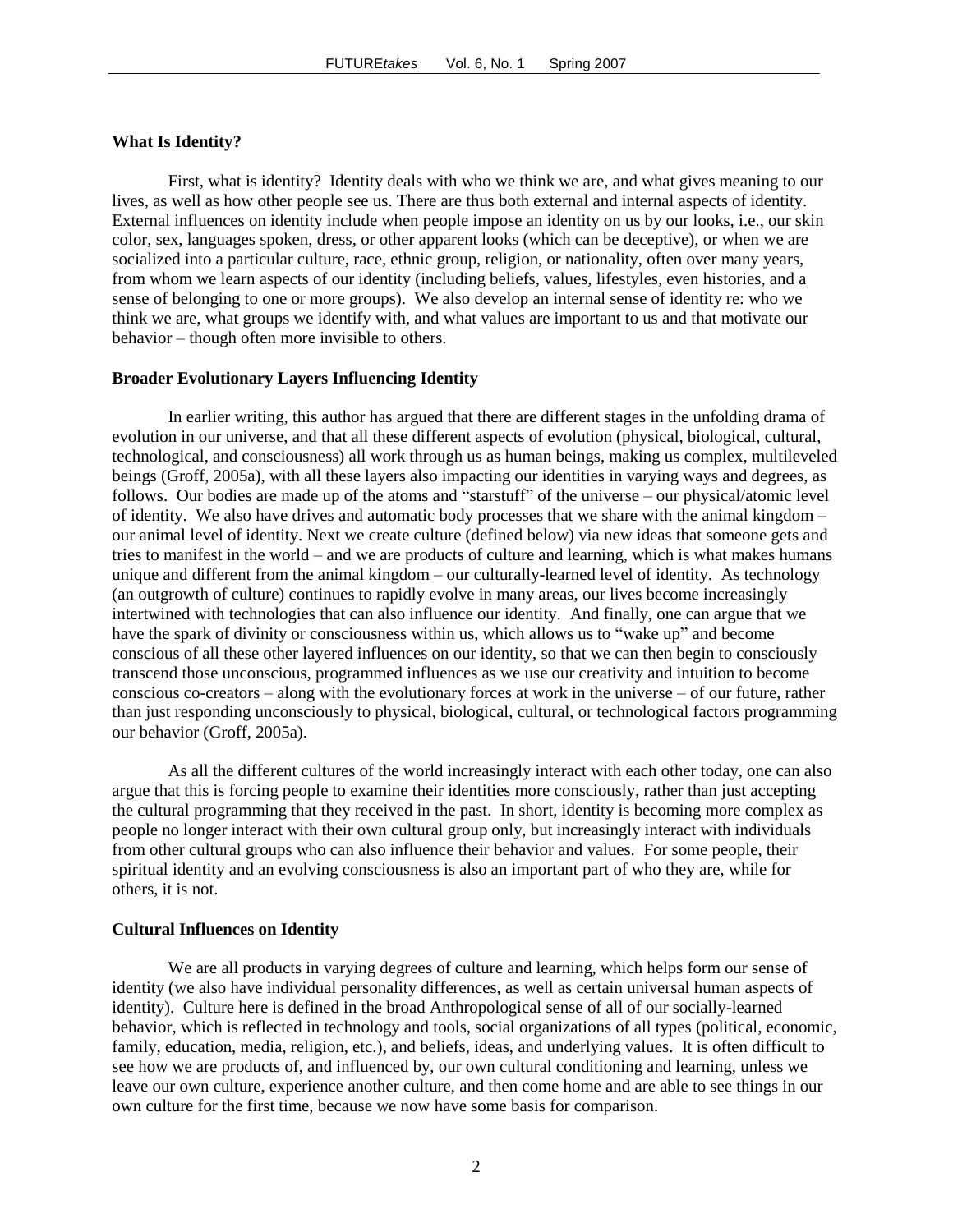Before that, when one has never left one's own culture, it is often difficult to see how much one has been influenced by different aspects of that culture, which become part of one's identity and like second nature. Once one becomes more sensitive to different cultures and their different underlying values and accepted behavior patterns, one begins to learn the difference between the map (one's particular cultural conditioning and learned reality frameworks) and the territory (ultimate reality, which we can never totally know, but which the world's spiritual traditions all seek to connect to in various ways). We are also not born with culture; we start learning culture – in all areas of life – once we are born.

The key question with culture is whether we are unconsciously acting out the cultural programming we have received, or whether we can become more conscious of how we have been programmed by our culture (or other cultures we've come in contact with) and consciously choose which aspects of culture we want to live by, so that we can also begin acting more consciously in the world, from an inwardly-derived sense of identity then, rather than just from external programming.

It is also important to recognize that when one is from a minority culture within a larger, more dominant culture, that one often has to function in both worlds in somewhat different ways, probably also making one more aware of the influence of the different cultures on one's life than someone who has never experienced more than one culture.

#### **Identity in Individual Identity Cultures versus Collective Identity Cultures**

Identity is to a great extent culturally learned and thus it can differ in more individualistic cultures, such as the U.S. or Europe, versus in more collectivist cultures, such as Japan and many non-Western cultures. In an individualistic culture, one is socialized from the day one is born to express oneself – including what one thinks and feels as an individual, which thus reinforces the development of individual identity. In a collectivist, group culture, in contrast, although each person is indeed different, the culture socializes one to subordinate one's own individual needs to the needs of the group, and thus group identity develops more, where one's identity is seen to be connected to the different groups that one belongs to, and whether those groups do well or not. Thus, in such group cultures, a clear, socialized or learned sense of a separate individual self and identity may not even exist, unless of course, one has also lived in the West for a period of time. (These comments come from being from the U.S., but also living in Japan for one year and another time for four months.)

Cultures can be rated on a spectrum from more individualistic to more collectivist, or anywhere in between (Trompenaars and Hampden-Turner, 1998, Chap. 5, pp. 51-69), with different identities resulting from each.

Howard Gardner has written about seven or eight types of intelligence, one being "interpersonal intelligence" (understanding other people well) and another being "intrapersonal intelligence" (understanding your self and your inner nature well). While people in all cultures need some interpersonal skills, it is largely Western culture that develops intrapersonal intelligence and a separate sense of self or individual identity. (Gardner, 1983, and later books) Indeed, in Japan, for example, a common idea is that "the nail [or individual] who stands out [and promotes oneself] is nailed down" [i.e., not accepted by a more collectivist, group culture, where there is more pressure to conform to the needs and norms of the group].

What is really interesting today is how identity is changing as people from both more individualistic/Western and more collectivist/Eastern cultures increasingly interact with each other in today's world. There are certain creativity advantages that can occur in cultures valuing individual self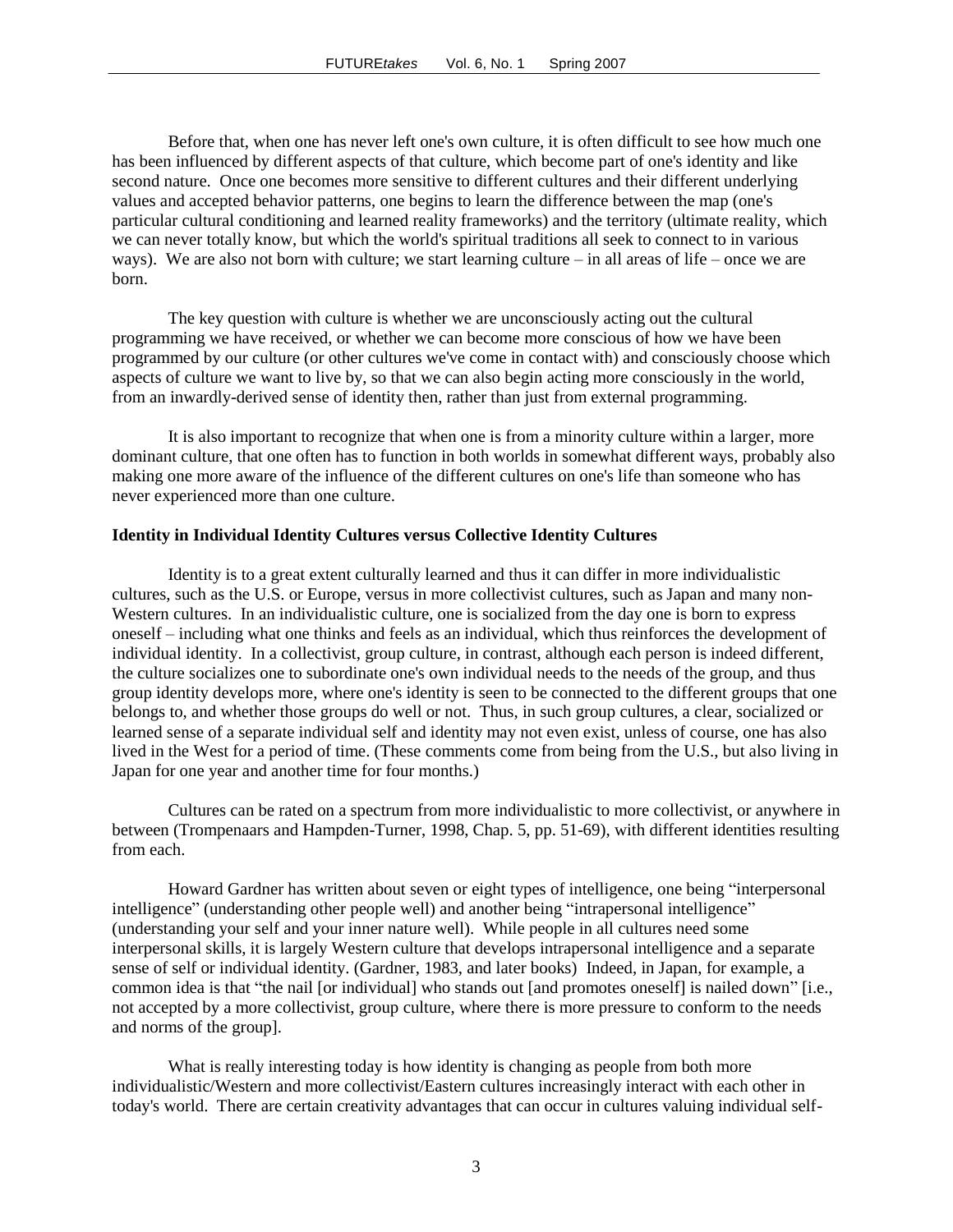expression, and certain cooperative advantages that can occur in collectivist cultures. Perhaps in future we will be able to combine both and find a way, as Abraham Maslow (a humanistic psychologist) once envisioned, to create a "synergistic society," where the needs of the individual and the needs of the group can both be met, with identity, behavior, and values also being similarly impacted. (Goble, 1970, Chapter 13, pp. 111-115)

### **Renaming One's Identity by Minorities within Larger, Dominant Cultures**

Another interesting aspect of how identity changes over time is how different minority groups – at least within the larger, dominant U.S. culture – have been traditionally labeled with names by the more dominant culture, but later the minority culture asserts itself and decides to take back its own identity and to name itself. What is most interesting here is that the label they often choose to call themselves is something that was previously considered derogatory – such as "Black" or "Chicano" – but they take this term and make it into a positive term reflecting pride in their cultural-racial-ethnic heritage and traditions. Thus "Blacks" were originally "Negroes" (a "White" term), and later decided to call themselves "Blacks" or "African Americans," while "Mexican-Americans" took an originally more negative term, "Chicano" (originally referring, it is believed, to Mexican immigrants to the U.S.) and adopted it to call themselves.

# **Humor as a Vehicle for Minorities to Express Their Cultural Identity and Confront the Dominant Culture More Directly**

Because humor is based on building up tension and then releasing tension, it has proven to be a great vehicle by which people from different minority groups within the U.S. have been able to express their particular cultural identities, as well as the difficulties they've experienced – both historically and today – in expressing themselves within the larger, dominant culture. Some of the most notable Black comics in the U.S. include: Dick Gregory, Richard Pryor, Eddie Murphy, Chris Rock, Dave Chappelle, Bill Cosby, Woopie Goldberg, and many others. A current Mexican-American comic who deals with stereotypes of all different cultural-ethnic groups in the U.S. – is Carlos Mencia and his "Mind of Mencia" comedy routine. And now with the constant news about Middle Eastern conflicts and terrorism, a Middle Eastern-American comedy group has emerged which fittingly calls itself "The Axis of Evil" (after George W. Bush's famous use of the term in his annual State of the Union Presidential speech to Congress in January 2002, in which he named Iraq, Iran, and North Korea as all part of the "axis of evil" in the world).

#### **Identity-Based Conflicts**

There are different types of conflicts, but one type of conflict that has recently received a fair amount of attention is "identity-based conflicts" (Rothman, 1997), where strong group identities exist on both sides of the conflict – often based on long historical experiences and hardships suffered as a group of people, which often create grievances against their perceived opponent or "enemy" in these conflicts – making such conflicts more entrenched and difficult to resolve, since people's collective identities become associated with their collective group histories and suffering.

A good example of identity-based conflict is the Israeli-Palestinian conflict, which has created a "community of pain" where both sides have strong emotional attachments for very long periods of time to the same land – in this case the "holy land," making compromise difficult on both sides, since people's group identities are very tied up with the same land and history, though in different ways. Hard liners or extremists on both sides can keep such a conflict going via ongoing violence against each other, which only tends to increase the grievances on both sides. Jay Rothman, who has done conflict resolution work in the Middle East, has developed an ARIA model (Antagonism, Resonance, Invention, and Action) to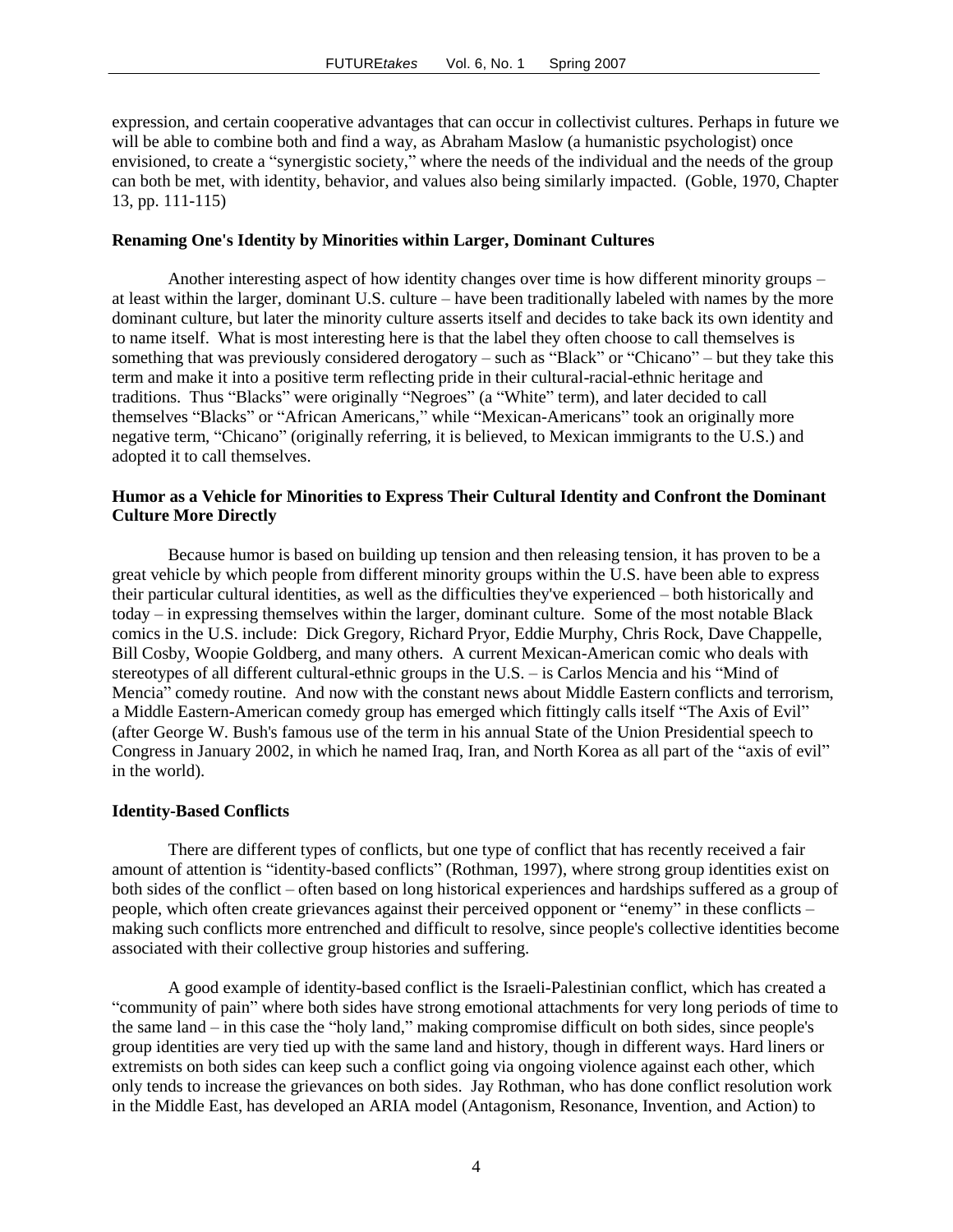help move the parties on both sides forward (Rothman, 1997), but when violence gets too extreme on both sides, ongoing communication can become much more difficult and even totally break down for periods of time. Here the influence of an outside power to help mediate the conflict, help set up a series of "confidence-building measures" on both sides, and also give economic and political incentives to both sides, could help. The United States played this role in the Israeli-Egyptian peace talks earlier, and needs to play such a role again in the ongoing Israeli-Palestinian conflict, if anything substantive is to result.

## **Globalization and Identity: Increasing Homogenization of Identity, or More Complex Identity Issues?**

It is a common view and concern by many that with increasing globalization, we are creating a more homogenized global culture based especially on Western values and lifestyles. (Indeed, the Islamist reaction to what it perceives as the excesses of Western materialist culture is part of what is driving current conflicts in the world, though the issues are more complex). Along with this is a danger that non-Western cultures are being overrun by more dominant, materialistic Western cultures. While these concerns are real, and need to be addressed, identity is, it is argued, more complex.

This article presents an alternative hypothesis about the effects of globalization and increasing interactions between peoples of multiple diverse backgrounds on identity. People used to refer to the United States as "the melting pot," implying that people coming to the U.S. would all become homogenized and "American." The intercultural communication field now refers to the U.S. as "the salad bowl" – being a culture honoring BOTH our unity, as well as our diversity. There is one salad, but it has many diverse parts, which also makes for a better salad or whole. It is proposed herein that identity is likewise more complex, including on a global level today, where on a certain superficial level, we are creating a global culture, but underneath the surface, much cultural diversity remains.

We are all products of our life experiences and learning, which includes not only what has influenced us from our own original culture(s), but also from other cultures that we have interacted with in our lives – including from particular Western, Eastern, and/or indigenous cultures worldwide, as well as in our own local communities. Thus instead of the whole world becoming more homogenized and the same, especially with Western values only, an alternative hypothesis is that we will each become a unique synthesis of all the different cultures that have influenced us and how we have each struggled within ourselves to make sense of these different influences and create some kind of an integrated and multifaceted sense of internal identity within. For many people these identity issues can be complex and evolving questions.

As noted, this article argues that on a certain superficial level, a global culture is being born, but on deeper levels, people still hold onto important aspects of their own cultures. Indeed, as the world increasingly changes and moves rapidly into the future (often driven by rapid technological change, with many of these technologies originating in Western cultures), people also increasingly go back to their roots to hold onto what is important and meaningful from their cultural roots, which are the important things that have formed and molded their traditional sense of identity.

The attraction of Western cultures to the non-Western world, especially to young people, is the freedom it offers to become your own person and to explore your own individual identity, in ways that a total group culture would traditionally not condone. Western technology and "toys" are also often attractive to people. Whether one can accept Western technology without Western values and lifestyles that go along with that is a fascinating question, and a path that China has tried to walk. The attraction of non-Western cultures to the Western world also exists. Here, people who have had a number of their basic material needs met, in Western culture, then find themselves attracted to Eastern, traditionally more spiritual values, or to indigenous traditions that feel connected to the earth and value stewardship of the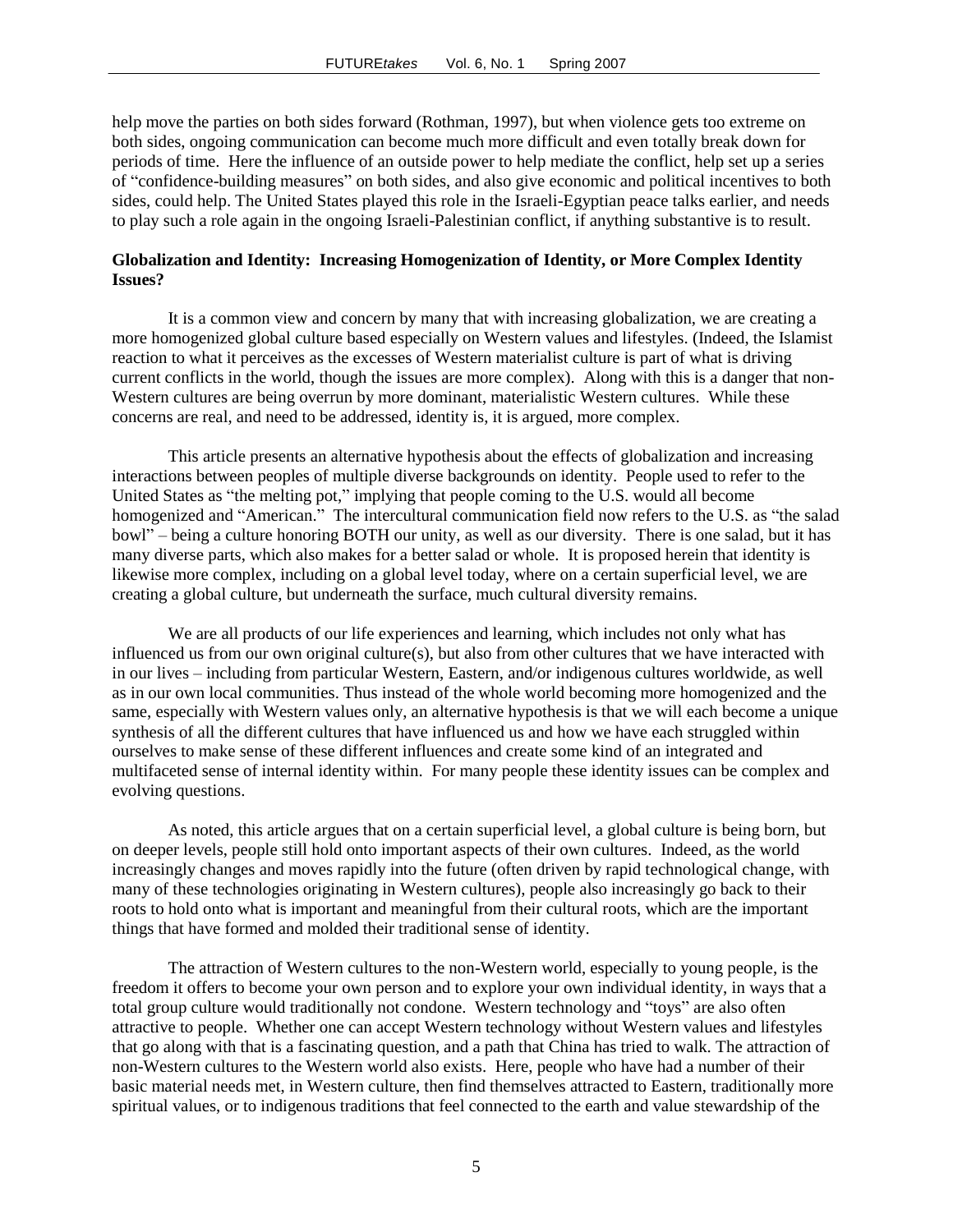earth. So cross-fertilization between cultures is happening all the time today and impacting people's sense of identity in many different ways. (A separate article discusses how these different value priorities also contribute to different aspects of peace, leading collectively to an evolving, holistic, integral view of peace, with important input from all the world's peoples and their cultures.) (Groff, 2002)

### **Adding Larger System Levels of Identity Doesn't Require Eliminating Previous Levels of Identity**

Over time, humanity seems to organize at ever larger system levels, requiring new levels of identity to emerge. For example, in Paleolithic, Old Stone Age, prehistoric times, people organized in bands and then tribes that migrated around in search of food. Then in the Neolithic, New Stone Age (still prehistoric), agriculture began, as people realized they could plant a seed, and grow and harvest food later, and thus stay in one location, leading to the rise of villages. Later Ancient Empires and Civilizations arose, as technology evolved and people were able to study the stars, create mathematics and astronomy, and produce more than they needed to survive, making conquest of others more attractive, leading to ancient empires and slavery too. Later, Western civilizations arose, which were furthered by the industrial revolution, which then led to colonial empires abroad as more developed, industrialized countries sought resources in less developed areas of the world.

It is also a common misperception or fear, among some people, that as the world becomes more interdependent that people will have to give up precious national and ethnic or tribal levels of identity in order to add larger regional or global levels of identity on larger system levels. This is not correct. Instead, we really have layers of identity, and adding a layer of "planetary citizen" today does not mean one has to give up one's national and ethnic identities. One can instead look at these different layers of identity as systems within systems within systems, with each system being part of a larger system and level of identity. In short, one ends up with nested identities.

# **Changes in Religious Identity Over Time, as Views of How Divinity Is Portrayed Also Changes**

People's religious beliefs and practices also changed through each of the above periods, which no doubt also influenced that aspect of their identity in each period. In Paleolithic times, people worshiped Mother Earth and nature sprits in everything living – whether streams, rivers, mountains, or whatever. In Neolithic times, the fertility of the soil was equated with the fertility of females, who gave birth, and the goddess was venerated (at least in the view of some). In Ancient Empires (such as Ancient Egypt, the Indus Valley, and Central American Civilizations later), people worshiped both gods and goddesses, with both the male and female principles represented, and with the concept of One God emerging behind all the different gods and goddesses (which could be viewed as each representing different attributes of that One God). Then with the rise of Western civilizations, and the monotheistic religions, people worshipped One God, who was portrayed as "God the Father." Today, there is an interest is finding both the male and female aspects of divinity again, and honoring the divine union of male and female. (Campbell, 1990; and Groff, 2005b, Part III)

#### **Expanded Consciousness Experiences That Transform Identity**

Many people say culture is about all our (layers of) socially-learned behavior, while the spiritual path is about unlearning or peeling off all those layers of socially-learned behavior and identity, which keep us within more limited boxes or frameworks in regard to our identity and who we think we are. Through prayer, meditation, other psycho-technologies, or even sometimes spontaneously, a person can become so open that they can experience a peak experience (where everything seems to flow effortlessly), or a sense of union with the whole, or even on much rarer occasions, one can tap into other dimensions of reality –beyond this physical plane. These direct experiences of expanded consciousness and connection to something much bigger than oneself (that transcend the five senses) are what mystics from all religions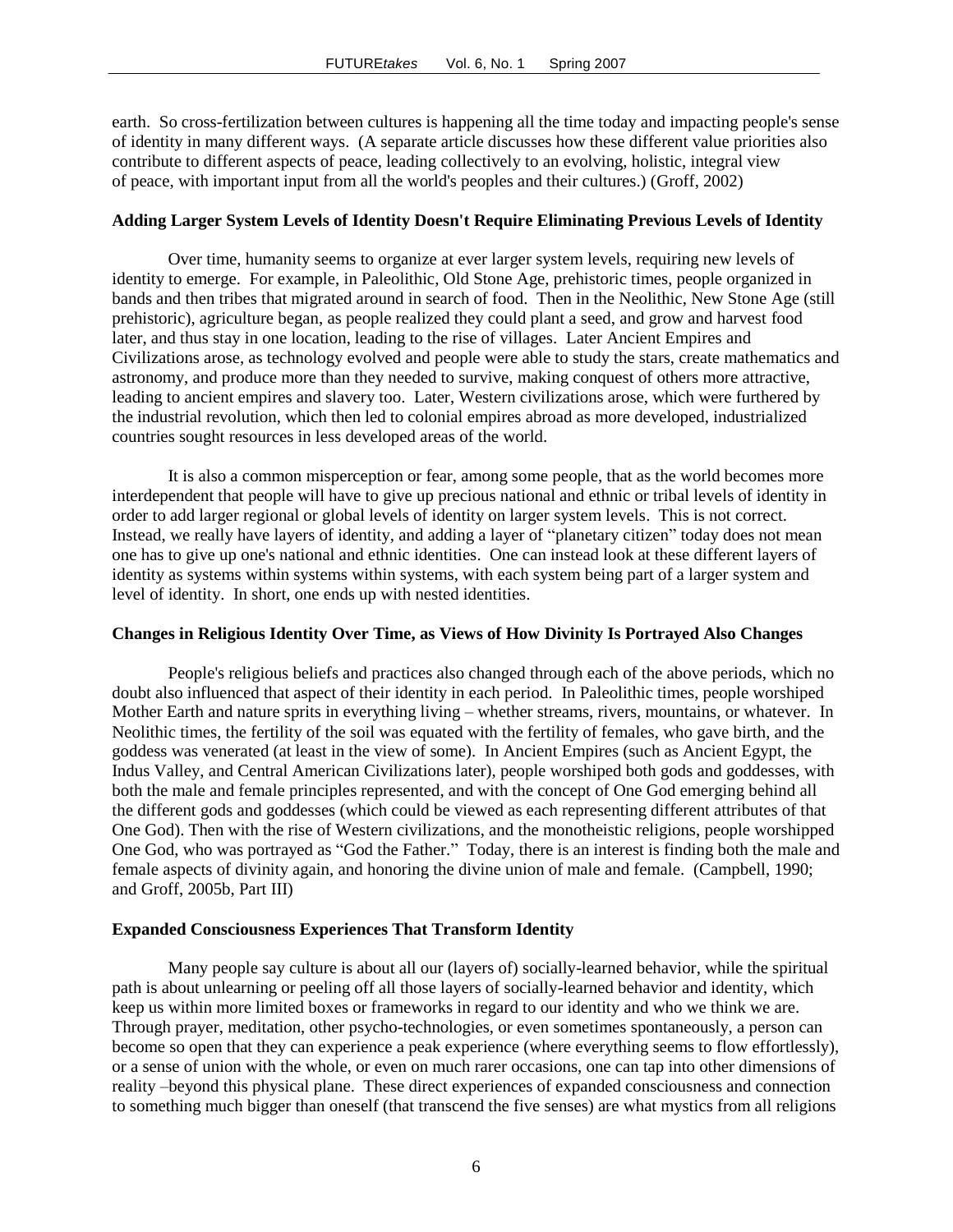have always talked about. Such experiences can totally transform a person's life, and totally expand their sense of identity from their limited ego frameworks to something much greater. (See, for example, Burke, 1901; and Yogananda, 1998.)

One example of such experiences is the astronaut Edgar Mitchell, who in space experienced being connected to the whole cosmos, which he also experienced as having purpose and great beauty in it, which put him into a very calm, peaceful inner being state. This experience so transformed his life that he founded the Institute of Noetic Sciences (IONS) in San Francisco, California, after he returned from space, to support ongoing research on such expanded states of consciousness as the deepest layer of identity available to humanity. (Mitchell, DVD, 2006)

# **Examples of How Identity Has Become More Complex Today**

Short of the mystical, expanded consciousness experiences noted above, there are many examples of how the culturally-learned aspects of identity have become much more complex and often multileveled today, as the increasing diversity of humanity increasingly interacts with each other in today's world. One aspect of this is that we live in systems or layers of identity (as noted previously). For example, we belong to different racial-ethnic-subcultural groups within larger dominant cultures and nationalities, which are furthermore interacting with each other on larger regional and global levels today, as well as within countries, as people increasingly migrate to other countries for educational, employment, or survival purposes. In addition, our identity is further influenced by our sex, as well as our sexual orientation, our roles in families – as parents, spouses, siblings, children, etc., and by our jobs and roles at work, or as students in educational situations. A few examples of how cultural identity has become more complex follow:

\* More and more restaurants – especially in larger cities – have items on their menus which come from different cultures, or which are truly "fusion" or of "mixed" cultural influences.

\* Increasing numbers of people have parents from two or more different cultures, races, and/or religious backgrounds, raising important questions for such parents about how to raise their children and whether to educate them into both backgrounds or largely one. Likewise, children who are raised with parents from two different cultures may or may not be raised with equal familiarity with both cultural traditions, or languages spoken by each parent. Similarly, children raised by parents from two different religious backgrounds may be raised in one or the other religion, neither religion, or both religions today, and the children's identity will be impacted as a result.

\* Many people in the U.S. are of mixed racial backgrounds, but don't always know this. According to the crazy legacy of slavery and racism in the U.S., any child of mixed racial background who has any Black (earlier Negro) blood in them, will be labeled "Black," even though they are really of mixed background. It is also interesting that many "Blacks" in the U.S. have not only "White" blood, but also Native American or "Indian" blood in them, but are also still labeled (until the most recent census) as "Black."

\* The last United States Census added a category of "mixed" which one could check off as one's racialethnic-cultural background. Increasing numbers of people are of mixed backgrounds today and don't like being forced to select only one of their ethnic-racial backgrounds as on the old Census form. A good example is Tiger Woods, who has a Thai mother and a Black-American father. He himself is now married to a European-American, so if they have children, they will be a mixture of Asian, African, and European American stock. It is also noteworthy that some political activist groups also objected to this new "mixed" category, since it would reduce the number of people saying they were of a particular ethnic or racial background, instead saying they were "mixed," thus reducing the possible funding available to such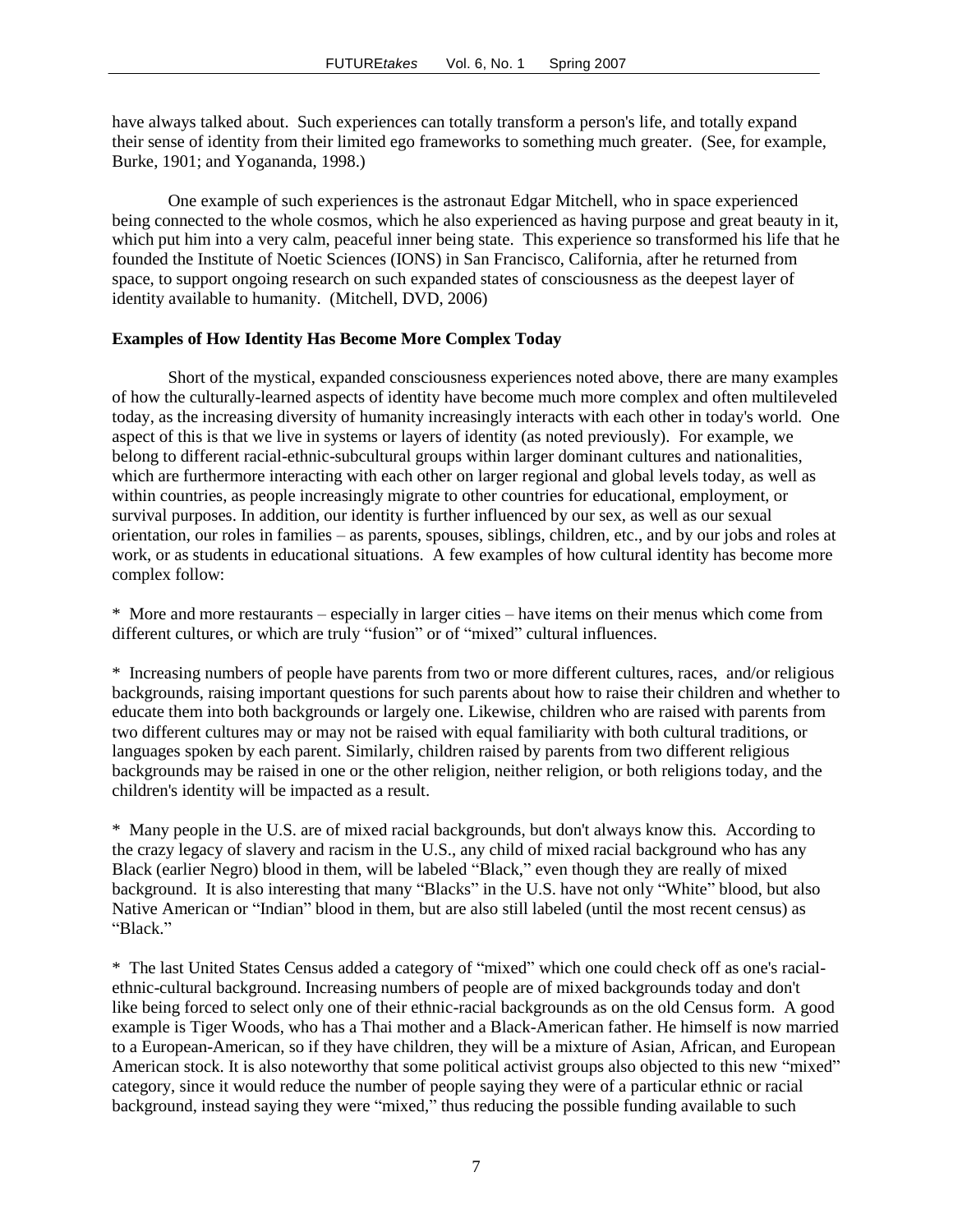groups.

# **Alternative Scenarios on How Humans Deal with Identity Issues in Our Increasingly Interdependent World**

#### Best Case Scenario:

People increasingly accept that although the world is filled with diverse races, cultures, ethnic groups, nationalities, and religions, that we are in it together. War is not really in anyone's interests today (not yet recognized by everyone), because we no longer live in isolated communities, and what happens anywhere, increasingly effects everyone everywhere. This means we are creating a global system level of integration today, where isolation is no longer an option. With time, more and more people begin to add another larger system level of identity to their already existing racial-ethnic-cultural, and national identities, namely a sense of also being "planetary citizens." This will require, however, that globalization is increasingly seen to benefit not only elites of countries, but also people in their everyday lives and in their local communities. Corporate and governmental elites increasingly realize that this must occur and begin adopting policies more favorable to non-elites, not just elites, in their respective countries. This reduces people's resistance to globalization.

#### Worst Case Scenario:

Globalization continues to be seen by too much of the world's peoples as benefiting only elites and not ordinary people, middle class people, or the poor. Outsourcing of jobs from developed countries to developing countries, where labor is cheaper and labor and environmental standards are weaker, by corporations, with government acceptance, continues to fuel the anti-globalization movement in developed countries. At the same time, while cheaper paying jobs are created in many developing countries, child labor, long hours, cheap pay, and poor working conditions, in often unhealthy situations, makes people wonder how globalization is also benefiting them, which fuels continued resistance to globalization, except by elites who largely benefit from it. Anti-globalization – whether in developed or developing countries – also becomes part of one's identity, including one's political identity.

In certain situations, Western materialistic and sexually overt culture is also seen as threatening traditional values in non-Western cultures, which along with poverty, and lack of educational or job opportunities, fuels a sense of hopelessness and anger, creating ongoing breeding grounds for terrorism as well.

#### Mixed Case Scenario – The Most Probable Scenario:

The most likely or probable future scenario is a mixture of some of the factors from both scenarios above. Thus, globalization continues, but anti-globalization also continues. The more developed countries realize, however, that aiding educational and job opportunities, and job training, in developing countries, rather than spending so much money on military activities to fight terrorism, will lead the masses of people in developing countries to begin to realize sooner that they will benefit from globalization, which will also lessen their resistance to it. In short, globalization alone is not enough. Coupled with globalization must be an attention to localization and to local needs also being met, including finding ways to hold onto important elements of one's traditional identity, while being open to adding new elements from their global interactions and interdependence.

#### **Final Conclusions and Policy Recommendations**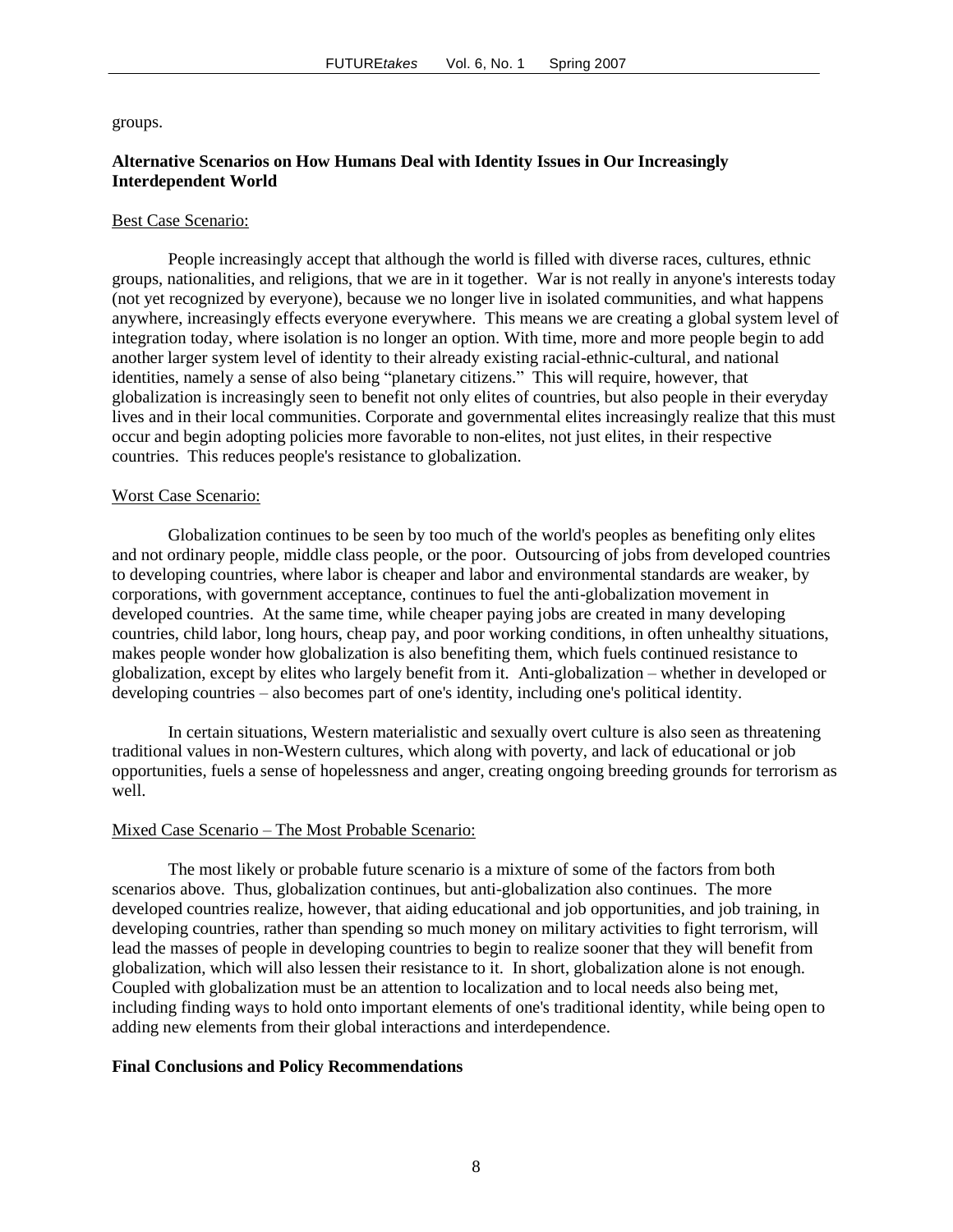The world is currently very polarized, with much anti-Americanism resulting from an overemphasis on military spending and the Iraq and Afghanistan Wars at the expense of foreign aid for economic development, educational opportunities, and even attention to global climate change issues – of concern to many other countries. In certain developing countries, identity is still more on tribal or ethnic grounds, not yet on national grounds, making nation-building still a needed focus, before expecting people to add a global level of identity. However, in more developed countries, especially amongst educated elites with opportunities to travel for work or leisure activities, this global level of identity is being added.

As these different levels of identity are added to different people's lives, their own identities become more multilayered and complex, and as all the world's diverse peoples increasingly interact with each other, all kinds of new, creative mixes of internally-generated senses of identity will emerge, which will help take humanity into the 21st century with much new energy and creative ideas as a result – if only we can remain open to learn from each other, and not come from fear or violence, which results from fear and which is currently dominating the world way too much.

# **Bibliography**

\* Beversluis, Joel, Ed. *Sourcebook of the World's Religions: An Interfaith Guide to Religion and Spirituality*. Third Ed., Novato, CA: New World Library, 2000.

\* Burke, Richard Maurice, M.D. *Cosmic Consciousness: A Study in the Evolution of the Human Mind*. New York: E. P. Dutton and Co., Inc., 1901.

\* Campbell, Joseph. *Transformations of Myth Through Time*. Thirteen brilliant final lectures from the renowned master of mythology. New York: Harper & Row, Publishers, 1990.

\* Chandler, Keith. *Beyond Civilization: The World's Four Great Streams of Civilization: Their Achievements, Their Differences and Their Future*. Rivendell Publishing Co., Inc., 1992.

\* Gardner, Howard. *Frames of Mind: The Theory of Multiple Intelligences*. With a New Introduction by the Author. New York: Basic Books, 1983, and 1985 Introduction. See especially Chapter 10, "The Personal Intelligences," which can vary in different cultures.

\* Groff, Linda. "How Evolution Works: Process and Substance," in *How Evolution Works*. Bellevue, WA: Center for Human Evolution, Proceedings of Workshop 3, Foundation for the Future, 2005a, pp. 167-218.

\* Groff, Linda. "Insights on the Evolution of Cultures, Civilizations, and Religions: Past, Present, and Future," in *How Evolution Works*. Bellevue, WA: Center for Human Evolution, Proceedings of Workshop 3, Foundation for the Future, 2005b, pp. 139-166.

\* Groff, Linda. "The Challenge of Cultural and Religious Diversity and Peacebuilding in an Interdependent World," *Futures Research Quarterly*, published by the World Future Society, Vol. 21, No. 4 (Winter 2005c), pp. 23-54. This article is a shortened version of a longer draft article available from the author.

\* Groff, Linda. "Intercultural Communication, Interreligious Dialogue, & Peace," *Futures: The Journal of Forecasting, Planning and Policy*, Published by Pergamon, No. 34 (2002), pp. 701-716. Also teach regular university course on this subject.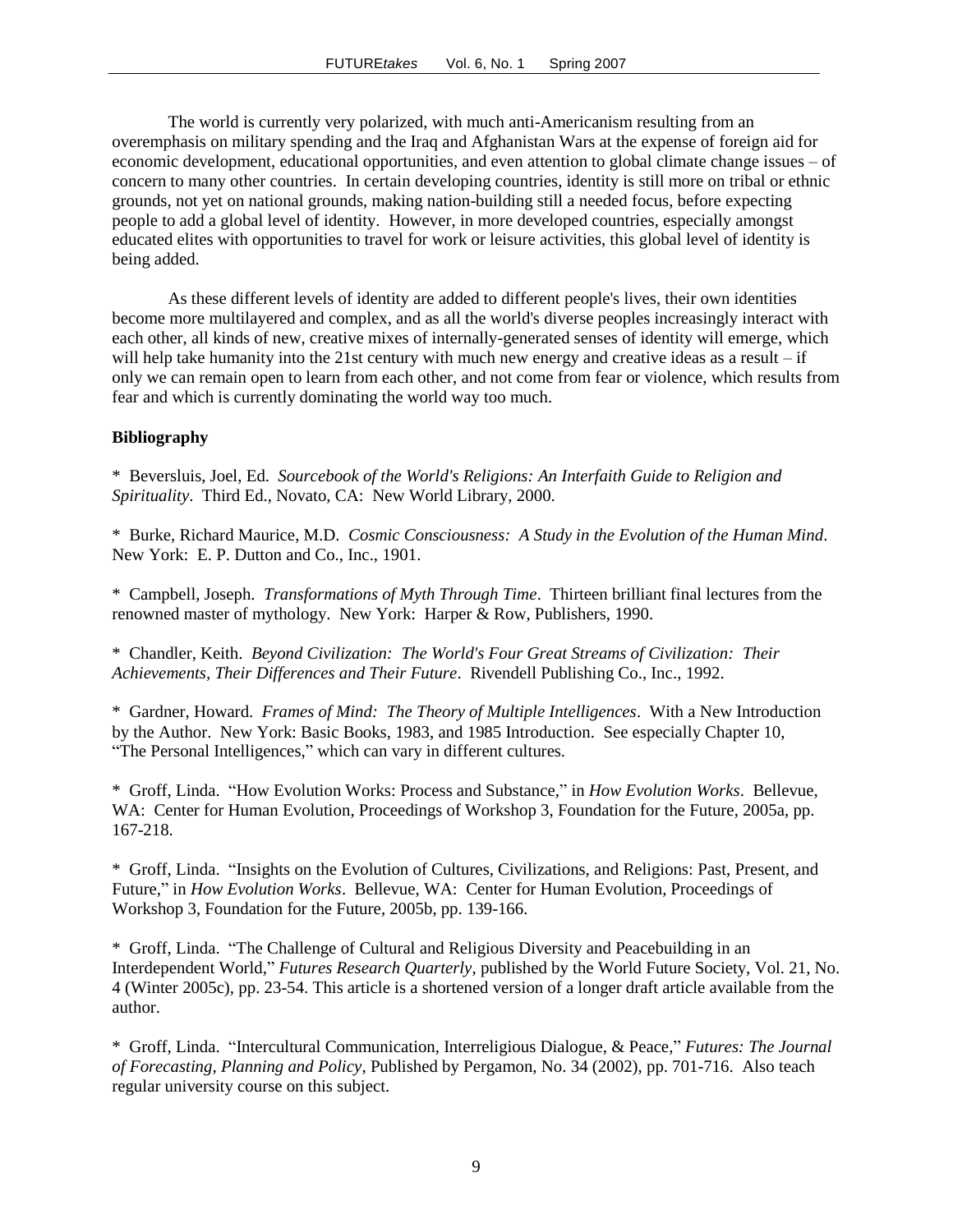\* Groff, Linda. "Education for a Holistic, Integrative View of Peace," Draft Conference Paper, 2002.

\* Goble, Frank G. *The Third Force: The Psychology of Abraham Maslow*. With a Foreword by Abraham Maslow. New York: Washington Square Press, Published by Pocket Books, 1970, especially Chapter 13, "The Synergic Society," pp. 111-115.

\* "Identity: America's Ultimate Game of First Impressions," current U.S. T.V. Program, KNBC, where contestants have to try to match different roles with twelve different people, based on their external appearances which create a first impression.

\* Mitchell, Edgar, Dr., Astronaut and Lunar Module Pilot Apollo 14. "The View From Space: A Message of Hope": DVD: SMPI/Sheilah Mitchell Productions, 2006. On his experiences of union with the cosmos and sense of purpose in the cosmos that he had in space while an astronaut, which led him to found the Institute of Noetic Sciences, to explore consciousness further.

\* Rothman, Jay. *Resolving Identity-Based Conflict in Nations, Organizations, and Communities*. Somerset, N.J.: Jossey-Bass, 1997.

\* Storti, Craig. *Figuring Foreigners Out: A Practical Guide*. Yarmouth, Maine: Intercultural Press, 1999. Different Chapters each deal with a different set of opposite underlying values that motivate behavior in different cultures.

\* Trompenaars, Fons, and Hampden-Turner, Charles. *Riding the Waves of Culture: Understanding Diversity in Global Business*. Second Edition, New York: McGraw-Hill, 1998. Different Chapters each deal with a different set of opposite underlying values that motivate behavior in different cultures.

\* Yogananda, Paramahansa. *Autobiography of a Yogi*. With a Preface of W. Y. Evans-Wentz. Los Angeles, CA: Self-Realization Fellowship, 1998, 1974, and 1946.

Note: See the above sources for more extensive bibliographies on cultures, civilizations, and religions.

| Dr. Linda Groff can be contacted at                                                       |
|-------------------------------------------------------------------------------------------|
| Global Options Consulting – Global Futures, Peace, & Intercultural/Interreligious Synergy |
| Tel/Fax: $+1$ 310 821-1864,                                                               |
| http://www.csudh.edu/global_options/                                                      |
| $E$ -Mail: ligroff@csudh.edu                                                              |
| or                                                                                        |
| Political Science & Future Studies, California State University, Dominguez Hills          |
| Tel: $+1310243-3470,-3434$                                                                |

\_\_\_\_\_\_\_\_\_\_\_\_\_\_\_\_\_\_\_\_\_\_\_\_\_\_\_\_\_\_\_\_\_\_\_\_\_\_\_\_\_\_\_\_\_\_\_\_\_\_\_\_\_\_\_\_\_\_\_\_\_\_\_\_\_

# *POINTS FOR THE CLASSROOM (send comments to [forum@futuretakes.org\)](mailto:forum@futuretakes.org):*

- o *Dr. Groff's article refers to technology as "an outgrowth of culture." How would the present state of technology be different if various regions of the world (and their cultures) had been dominant during the past 300 years?*
- o *Technology facilities cross-cultural interaction via communication and travel. During the next decade, will the primary impact of cross-cultural interaction be increased understanding*